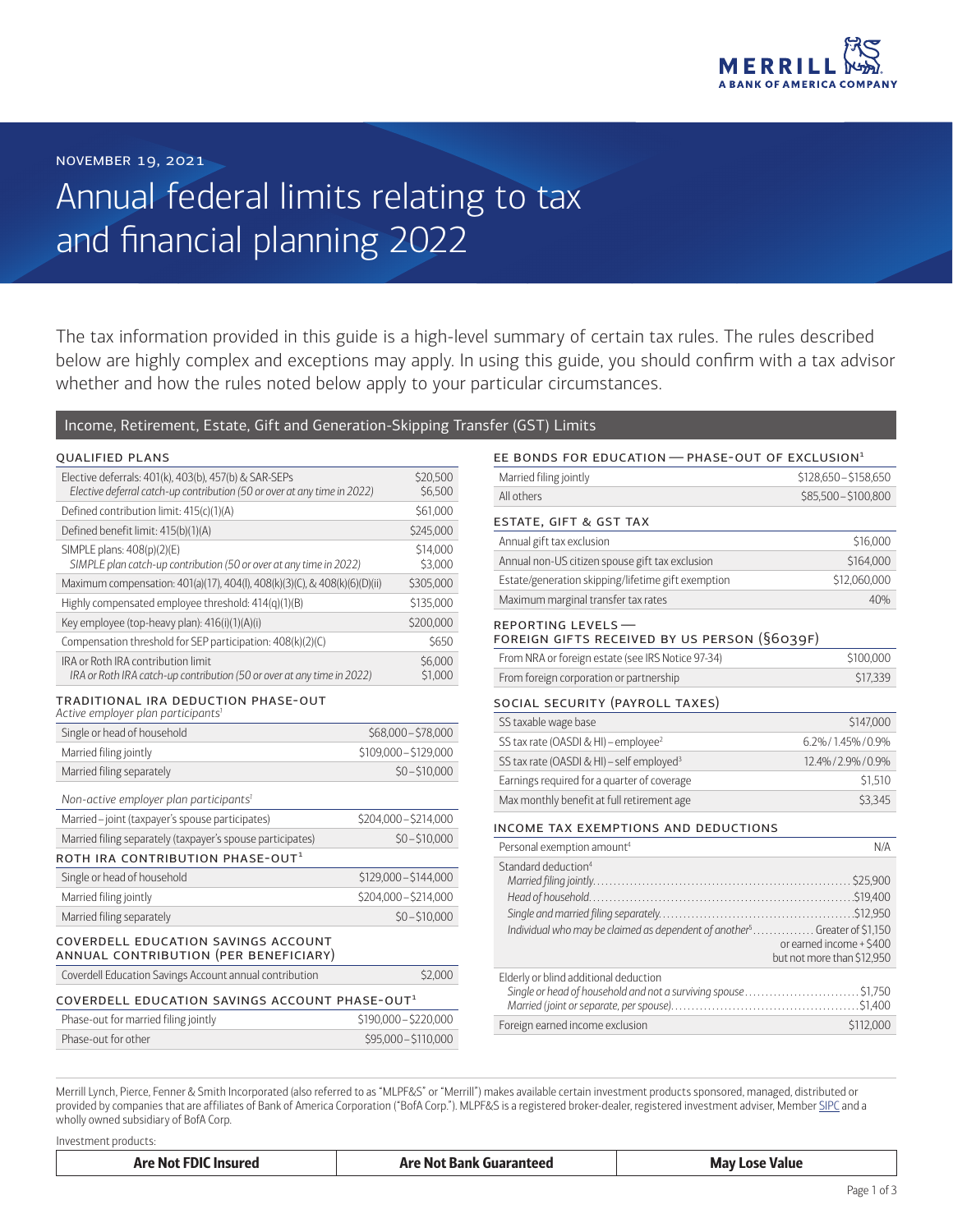## Income, Retirement, Estate, Gift and Generation-Skipping Transfer (GST) Limits (continued)

| MAXIMUM MARGINAL ORDINARY INCOME TAX RATE                                          |           |                           |
|------------------------------------------------------------------------------------|-----------|---------------------------|
| Maximum marginal ordinary income tax rate                                          |           | 37%                       |
| MAXIMUM ALTERNATIVE MINIMUM TAX RATE                                               |           |                           |
| Maximum alternative minimum tax rate <sup>6</sup>                                  |           | 28%                       |
| ALTERNATIVE MINIMUM TAX (AMT)                                                      | Exemption | Phase-out <sup>7</sup>    |
| Single & head of household                                                         | \$75,900  | \$539,900 - \$843,500     |
| Married filing jointly & surviving spouse                                          | \$118,100 | $$1,079,800 - $1,552,200$ |
| Married filing separately                                                          | \$59,050  | \$539,900-\$776,100       |
| Trusts & estates                                                                   | \$26,500  | \$88,300 - \$194,300      |
| Child subject to kiddie tax (but not more<br>than \$8,200 + child's earned income) | \$75,900  | \$539,900 - \$843,500     |
| QBI TAXABLE INCOME THRESHOLD PHASE-OUT: IRC §199A(B)(3)(B)                         |           |                           |
| Married filing jointly & surviving spouse                                          |           | \$340,100 - \$440,100     |
| Single & head of household                                                         |           | \$170,050 - \$220,050     |
| Married filing separately                                                          |           | \$170,050 - \$220,050     |

#### taxable income threshold above which long-term <code>CAPITAL</code> GAINS & QUALIFIED DIVIDENDS ARE TAXED AT 20 $\%$

| Single                                    | \$459,750 |
|-------------------------------------------|-----------|
| Married filing jointly & surviving spouse | \$517,200 |
| Head of household                         | \$488,500 |
| Married filing separately                 | \$258,600 |
| <b>Estates and trusts</b>                 | \$13,700  |
|                                           |           |

| INVESTMENT SURTAX OF 3. $8\%$ MAY APPLY AFTER MAGI EXCEEDS $^8$ |           |
|-----------------------------------------------------------------|-----------|
| Single, head of household                                       | \$200,000 |
| Married filing jointly or qualifying widow(er)                  | \$250,000 |
| Married filing separately                                       | \$125,000 |
| Estates and trusts                                              | \$13,450  |

# Social Security, Medicare and Other Benefit Limits

### social security benefits

| Benefits reduction threshold for earned income <sup>9</sup>       |                     |
|-------------------------------------------------------------------|---------------------|
|                                                                   |                     |
|                                                                   |                     |
|                                                                   |                     |
| Social security cost-of-living adjustment                         | 5.9%                |
| MEDICAL SAVINGS ACCOUNT (ARCHER MSA-§220 <sup>10</sup> )          |                     |
| HDHP-min annual deductible - self/family                          | \$2,450/\$4,950     |
| HDHP-max annual deductible - self/family                          | \$3,700/\$7,400     |
| Max annual out-of-pocket-self/family                              | \$4,950/\$9,050     |
| Max annual deductible contribution - self/family                  | \$2,405/\$5,550     |
| HEALTH SAVINGS ACCOUNT (HSA-§223)                                 |                     |
| HDHP-min annual deductible-self/family                            | \$1,400/\$2,800     |
| HDHP-max annual out-of-pocket-self/family                         | \$7,050/\$14,100    |
| Max annual contribution - self/family                             | \$3,650/\$7,300     |
| Catch up contribution (turn age 55 or older during calendar year) | \$1,000             |
| MEDICARE - PREMIUMS                                               |                     |
| Monthly premium: Part A <sup>11</sup>                             | \$499               |
| Monthly premium: Part B <sup>12</sup>                             | \$170.10 - \$578.30 |
| Monthly premium: Part D <sup>13</sup>                             | \$12.40 - \$77.90   |

## ltc per diem limit on tax-free benefits (§7702b)

| LTC per diem limit on tax-free benefits (§7702B)                         | \$390   |
|--------------------------------------------------------------------------|---------|
| LIMIT ON LTC PREMIUM INCLUDIBLE AS "MEDICAL CARE"                        |         |
| Age 40 or less                                                           | \$450   |
| More than 40 but not more than 50                                        | \$850   |
| More than 50 but not more than 60                                        | \$1,690 |
| More than 60 but not more than 70                                        | \$4,510 |
| More than 70                                                             | \$5,640 |
| MEDICARE - BENEFITS                                                      |         |
| Part A                                                                   |         |
|                                                                          |         |
|                                                                          |         |
| Maximum of an additional 60 days (per day) (lifetime reserve days) \$778 |         |
| Skilled nursing benefits                                                 |         |
|                                                                          |         |
|                                                                          |         |
|                                                                          |         |
| Part B                                                                   |         |
|                                                                          |         |
|                                                                          |         |
|                                                                          |         |